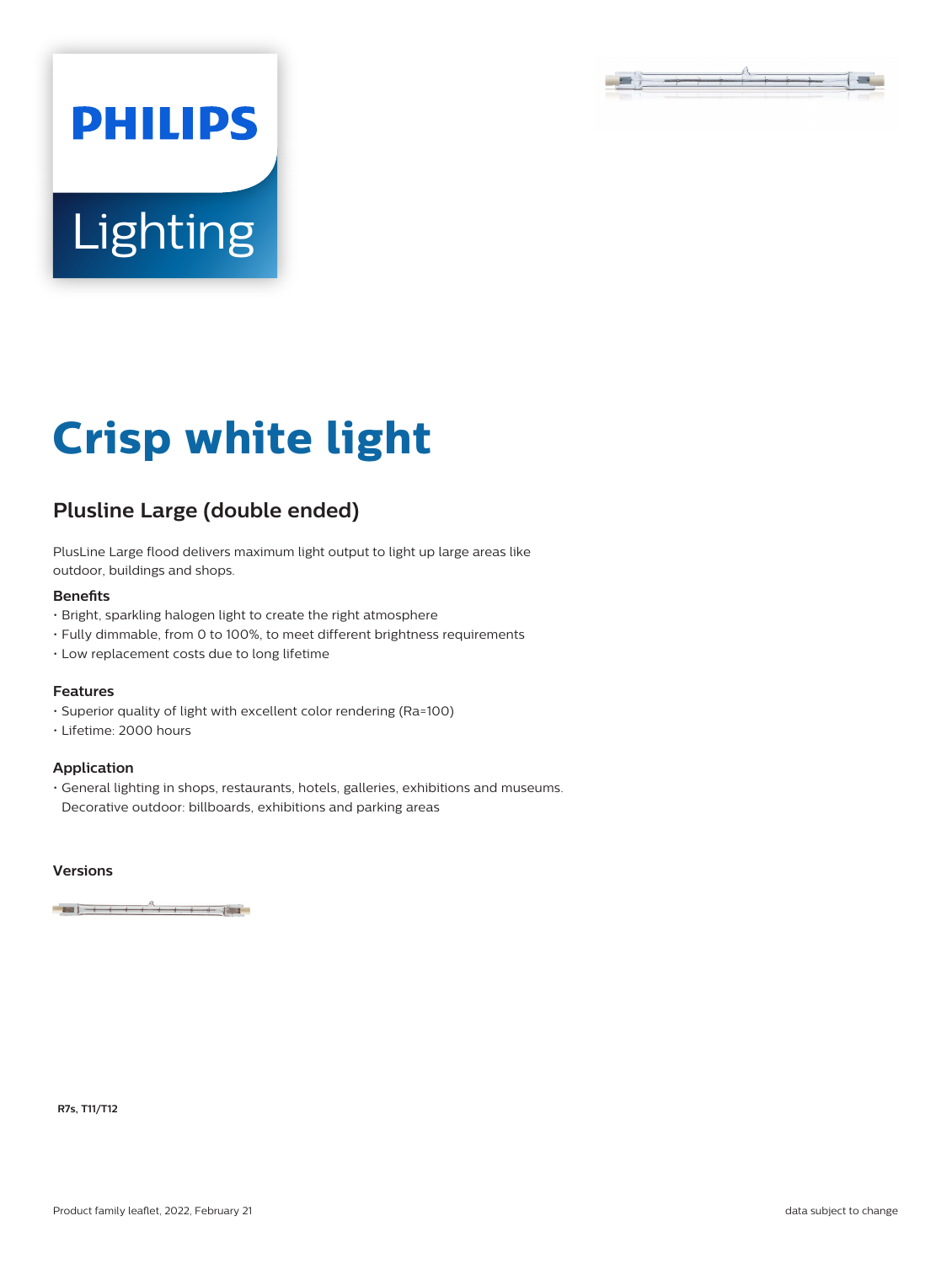# **Plusline Large (double ended)**

 $\cap$ 

# **Dimensional drawing**

|  | B (min)            | $C$ (max)                                                                                                                                                                                                      |
|--|--------------------|----------------------------------------------------------------------------------------------------------------------------------------------------------------------------------------------------------------|
|  |                    |                                                                                                                                                                                                                |
|  |                    |                                                                                                                                                                                                                |
|  |                    |                                                                                                                                                                                                                |
|  |                    |                                                                                                                                                                                                                |
|  |                    |                                                                                                                                                                                                                |
|  |                    |                                                                                                                                                                                                                |
|  | $D(max)$ B (max) B | Plusline Large 1000W R7s 11 mm 187.3 mm 185.7 mm 184.1 mm 189.1 mm<br>Plusline Large 1000W R7s 11 mm 187.3 mm 185.7 mm 184.1 mm 189.1 mm<br>Plusline Large 1500W R7s 11 mm 252.3 mm 250.7 mm 249.1 mm 254.1 mm |

| <b>Controls and dimming</b>               |                    |
|-------------------------------------------|--------------------|
| Dimmable                                  | Yes                |
|                                           |                    |
| <b>Operating and electrical</b>           |                    |
| <b>Starting Time (Nom)</b>                | 0.0 s              |
| Warm Up Time To 60% Light (Nom)           | instant full light |
|                                           |                    |
| <b>General information</b>                |                    |
| Cap-Base                                  | R <sub>7S</sub>    |
| <b>Nominal Lifetime (Nom)</b>             | 2000 h             |
| <b>Operating Position</b>                 | P <sub>4</sub>     |
| <b>Rated Lifetime (Hours)</b>             | 2000 h             |
| <b>Switching Cycle</b>                    | 8000X              |
|                                           |                    |
| <b>Luminaire design requirements</b>      |                    |
| <b>Bulb Temperature (Max)</b>             | 900 °C             |
|                                           |                    |
| <b>Light technical</b>                    |                    |
| <b>Correlated Color Temperature (Nom)</b> | 2900K              |
| <b>Color Rendering Index (Nom)</b>        | 100                |
| Llmf At End Of Nominal Lifetime (Min)     | 80%                |
|                                           |                    |
| <b>Mechanical and housing</b>             |                    |
| <b>Bulb Finish</b>                        | Clear              |
| <b>Bulb Shape</b>                         | T <sub>11</sub>    |
|                                           |                    |

# **Approval and application**

J.

| <b>Order Code</b> | <b>Full Product Name</b>             | Energy Consumption kWh/1000 h |
|-------------------|--------------------------------------|-------------------------------|
| 923932143203      | Plusline Large 1000W R7s 230V 1CT/10 | 1000 kWh                      |
| 923932145703      | Plusline Large 1000W R7s 240V 1CT/10 | 1000 kWh                      |
| 923932243203      | Plusline Large 1500W R7s 230V 1CT/10 | 1500 kWh                      |

# **Operating and electrical**

|                   |                                              | <b>Lamp Current</b> | Voltage | Power    |            |                                              | Lamp Current Voltage |       | Power    |
|-------------------|----------------------------------------------|---------------------|---------|----------|------------|----------------------------------------------|----------------------|-------|----------|
| <b>Order Code</b> | <b>Full Product Name</b>                     | (Nom)               | (Nom)   | (Nom)    | Order Code | <b>Full Product Name</b>                     | (Nom)                | (Nom) | (Nom)    |
|                   | 923932143203 Plusline Large 1000W R7s 4.35 A |                     | 230 V   | 1000 W   |            | 923932243203 Plusline Large 1500W R7s 6.52 A |                      | 230 V | 1500.0 W |
|                   | 230V 1CT/10                                  |                     |         |          |            | 230V 1CT/10                                  |                      |       |          |
|                   | 923932145703 Plusline Large 1000W R7s 4.17 A |                     | 240 V   | 1000.0 W |            |                                              |                      |       |          |
|                   | 240V 1CT/10                                  |                     |         |          |            |                                              |                      |       |          |

### **Light technical**